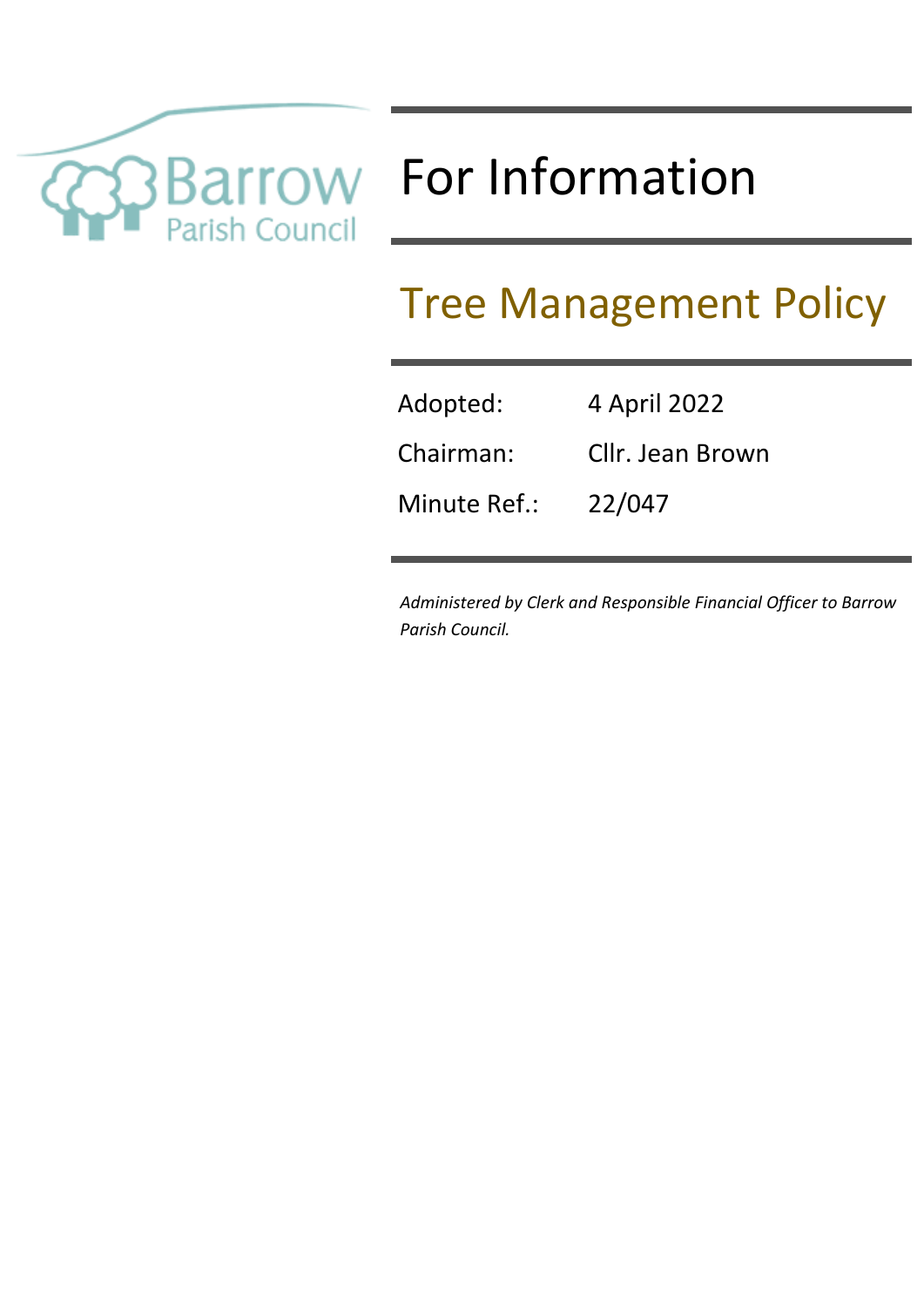

# **1. Introduction**

A principle of English Common and Statute Law is that the owner of the land where a tree is growing have a duty of care to visitors, residents, and passers-by when on their land.

Therefore, the Parish Council has a responsibility to ensure the Council's tree stock is regularly inspected and managed to ensure public safety and to minimise risk to property.

# **2. Aims and Objectives of the Council**

- To value trees for the significant contribution they make to the wellbeing and quality of life within the Parish.
- To promote biodiversity, climate issue mitigation and visual amenity.
- To manage and maintain trees in a way which promotes their safety and health.

# **3. How the Council will meet its Aims and Objectives:**

The Parish Council will meet its stated aims and objectives by:

- Ensuring its tree stock is inspected and maintained in a cost-effective manner, maximising visual amenity, and associated environmental benefits whilst minimising risks to public safety and property.
- Ensuring that any work undertaken on Parish Council trees is done to a high standard, is appropriate and in line with best arboriculturally practice.
- Ensuring the appropriate management of trees which are important for biodiversity, as wildlife corridors or as landscape features.
- Promoting the positive contribution made by trees to open spaces, including the value which they have for wildlife
- Identifying opportunities for appropriate tree planting schemes.

# **4. Tree inspections.**

The Parish Council's tree stock will be visually inspected by a qualified arborist every three years depending on the location and risk assessment. The Parish Council will also conduct its own routine visual assessment. Additional checks will be carried out after periods of bad weather to identify damaged trees. The Parish Clerk will retain records of all safety checks.

The Council recognises the importance of mature and ancient trees and will balance safety with a duty to protect the environment, ensuring only essential works are undertaken to preserve a tree.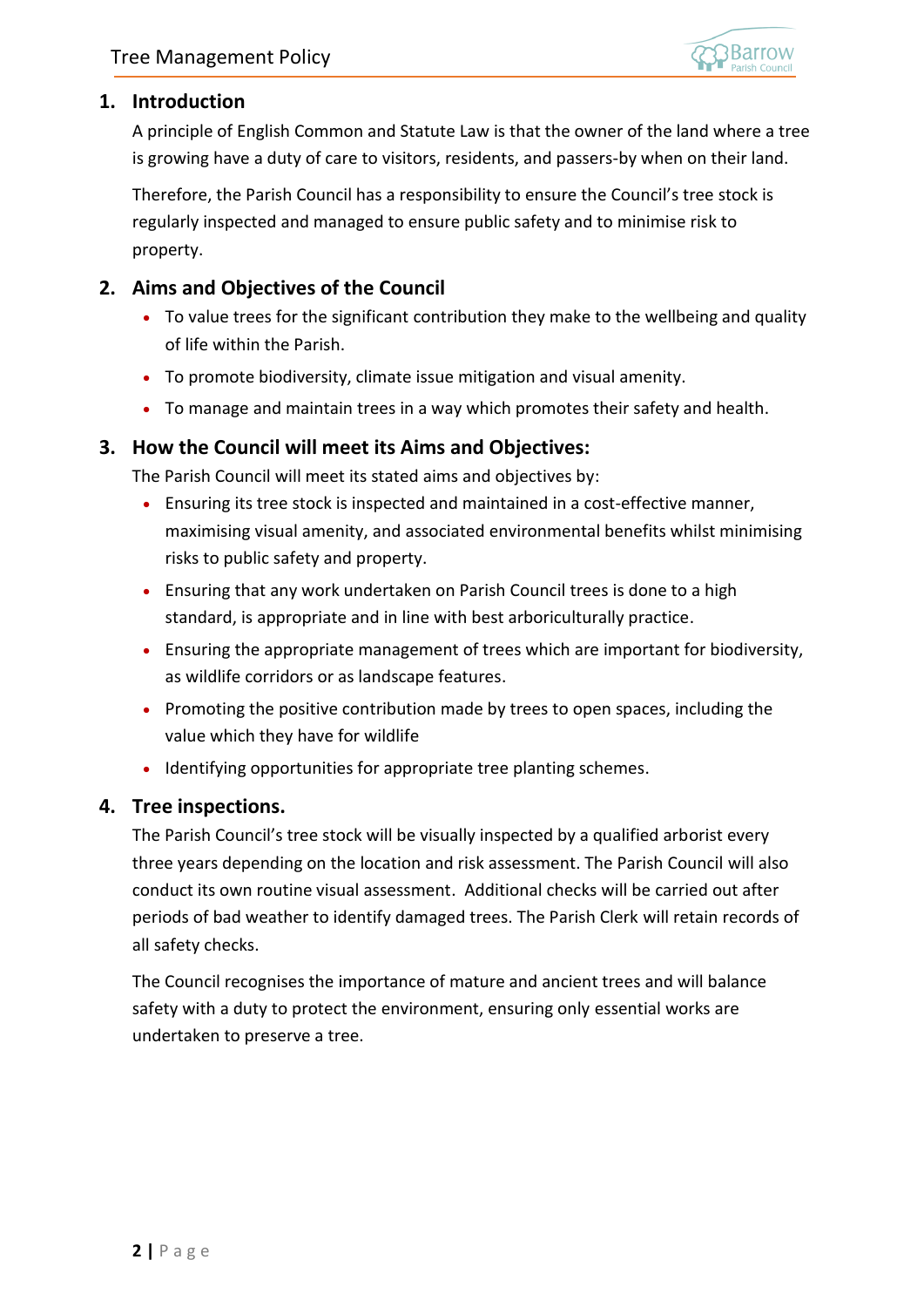

# **5. Requests from residents.**

The Council will consider requests to conduct tree work on the Council's land from residents. If the request concerns a potentially dangerous tree, the tree will be inspected as soon as possible and within 48 hours. If the request is non-urgent, the Clerk will place the request on the next Parish Council Agenda. If agreed, an inspection will be undertaken within three months. In all cases the local resident will be informed of any actions taken.

# **6. Specific Policies:**

# **6.1 Fallen, dead and dangerous trees:**

The Parish Council will respond promptly to tree matters involving safety and will remove fallen and dead trees (except where biodiversity issues prevail) and dangerous and unsafe trees and branches. Trees which are in decline will be monitored to ensure they pose no risk to people or property.

Where it can be demonstrated that a tree from the Parish Council's stock is the direct cause of damage to property, the Parish Council will act to rectify the problem. In cases of damage to property it must be clearly demonstrated that the tree is the principal cause of any damage.

The effects of tree litter such as leaves, twigs, fruit etc. will not be considered as direct damage and no action will be taken by the Parish Council.

#### **6.2 Tree pruning:**

Except in exceptional circumstances, the Parish Council will **not** prune its tree stock to alleviate the obstruction of light or telecommunication signals where branches overhang neighbouring properties.

Works will only be carried out on trees which are restricting the efficiency of solar panels where the solar panels pre-date the presence of the tree.

#### **6.3 Instances where the Council will NOT undertake tree pruning or maintenance:**

- In response to natural occurrences that do not pose a health and safety risk, such as falling leaves, fruit, berries, seeds, bird droppings and pollen.
- Solely for reasons of increasing sun light/views to properties and gardens.
- During the nesting season, unless work is for health and safety reasons.
- If a tree contains roosting bats unless work is for health and safety reasons.
- Where trees have a negative impact on television reception.
- To remove dead branches from trees located in relatively quiet locations due to their ecological value unless work is for health and safety reasons.
- On trees overhanging an adjacent property, unless work is for health and safety reasons.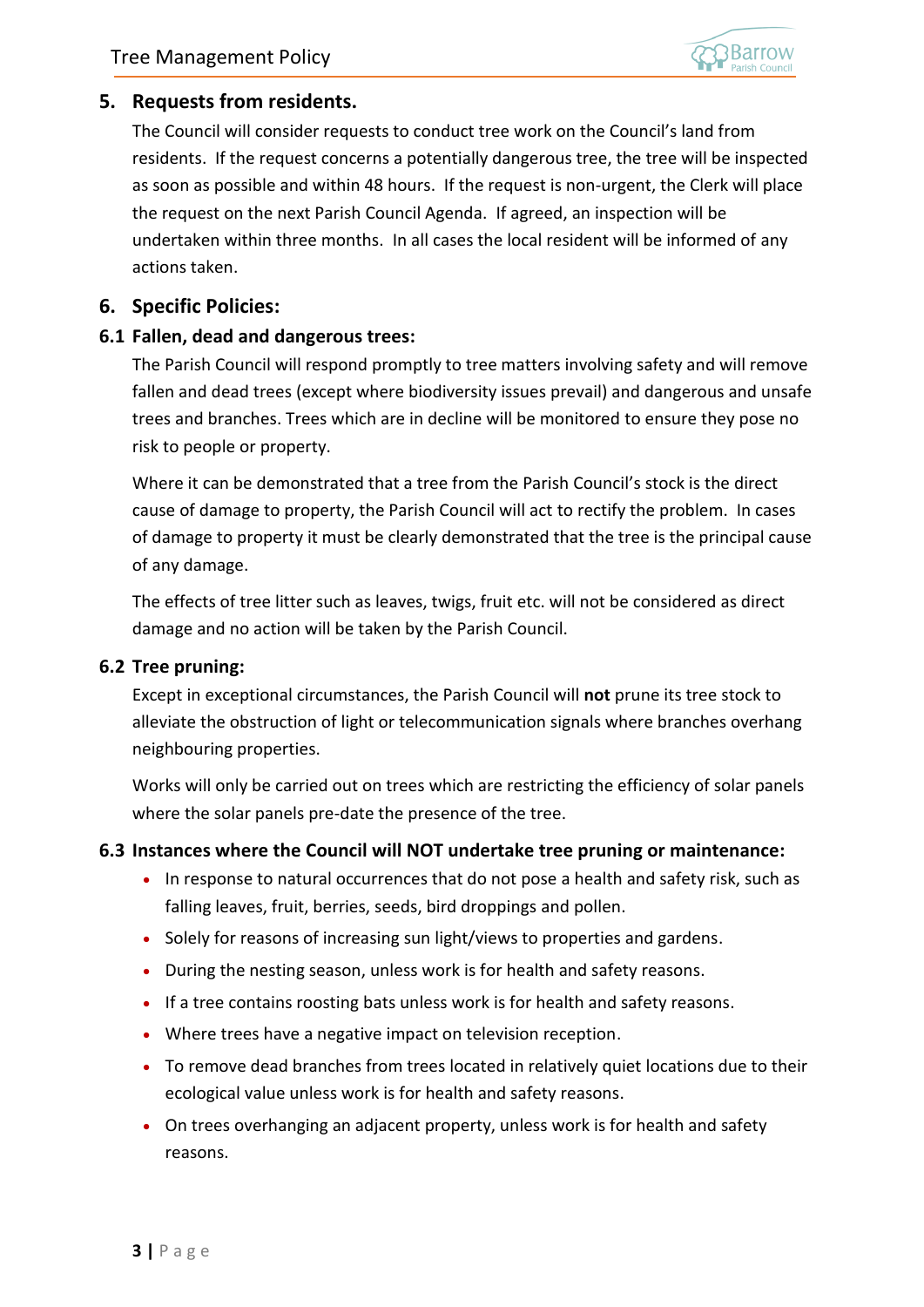

Note that landowners have a common law right to prune back tree branches to their boundary, providing that would not lead to tree death and providing the tree is not protected by a Tree Preservation Order or within a Conservation Area.

#### **6.4 Birds and other wildlife:**

When carrying out tree works the Parish Council will comply with all relevant legislation in respect of the protection of nesting birds and other wildlife. Only essential tree works will be carried out during the bird nesting season. Work will not be carried out on trees to address the issues of bird droppings.

Prior to works being carried out on a mature tree the potential for bat roosts will be assessed. If it is found that there are features within the tree that are likely to be suitable for bat roosts, a survey will be carried. If bat roosts are found to be present appropriate mitigation measures will be implemented before any work takes place.

#### **6.5 Tree removals and replacements:**

There will be a presumption against removal of existing trees and where this is necessary replacement will be in the same location, or if this is not possible in another more suitable location, will be considered.

Should it be necessary for the Parish Council to fell a tree, it will look to replace that tree with a UK native species of a suitable size and type to fit the growing conditions.

#### **6.6 The Parish Council will:**

- Work with partners and community groups to identify opportunities to increase its tree stock through appropriate tree planting.
- Consider planting new trees in appropriate locations to meet a variety of objectives, including habitat creation, the screening of unsightly development, the provision of shelter, enhancement of the landscape and climate issue mitigation.
- When planting or adopting new trees or tree belts, the Parish Council will be sensitive to the potential for damage or inconvenience, or the impeding of access, as the trees mature.

#### **6.7 New developments:**

The Parish Council will recognise and take positive action to prevent the potential conflict of interest where developments are proposed near existing trees, tree belts and wooded areas.

#### **6.8 Mature and ancient trees:**

Mature and ancient trees will be managed in a way that preserves their unique characteristics.